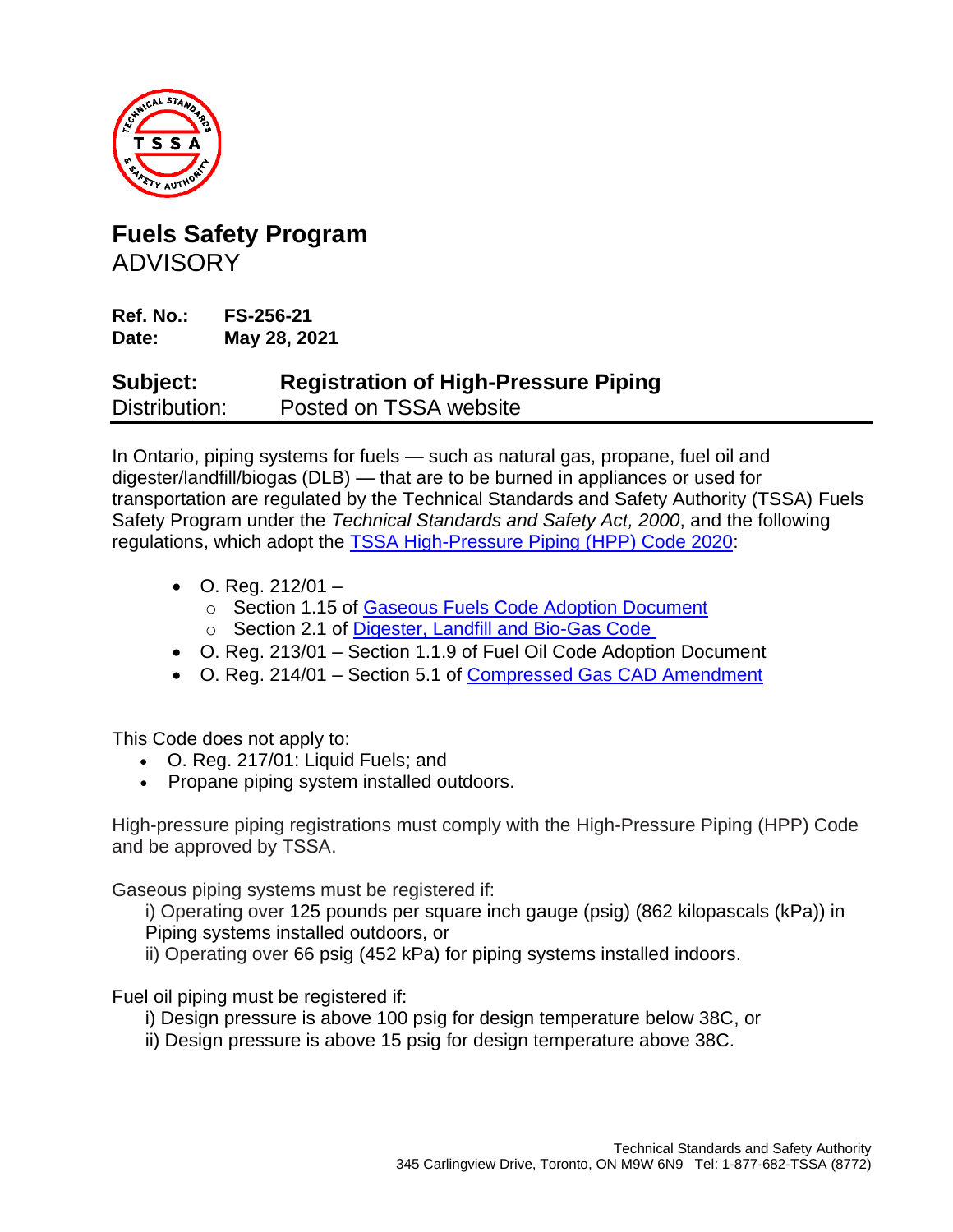## **Submissions for Registration and Approval**

Electronic copies of drawings (process flow diagrams, piping and installation drawings) in PDF format should be submitted with system specifications and the Application for Approval [of High-Pressure System Form.](https://www.tssa.org/en/about-tssa/resources/Documents/Application-for-Approval-of-High-Pressure-System--2020.pdf)

The documents must be submitted in a PDF format and be sized so that they can be read and printed on paper no larger than 297 mm (11 inches) by 420 mm (17 inches).

The documents must include the following information:

- Scope: Indicate the start and end of the line for which you are submitting the application.
	- − For fuel oil applications related to high-rise buildings, usually the scope is from downstream of the pump set to the day tank inlet.
	- − For tie-in connections, see Section 6.3 of TSSA-HPP.
	- − For NG, H2, and DLB, the scope of the HPP approval is from any point downstream of the customer's meter to the end point defined by the applicant.
- Design code \ code of construction (e.g., CSA Z662, ASME B31.1 or ASME B31.3)
- Material and piping specifications, for example:
	- − Pipe: ASTM A 106 or ASTM A 53; Type E, F or S; Schedule 10, 40, 80, etc.; and Grade A or B
	- − Fittings: Socket weld, butt weld or threaded connection to ASME B1.20.1, etc.
- Line size (nominal pipe diameter)
- Approximate length of pipe
- Medium (fuel oil,  $NG$ ,  $H_2$  or  $DLB$ )
- Design pressure
- Design temperature
- Over pressure protection and location (safety/relief valve setting must be less than or equal to design pressure)
- Pressure test criteria (if using a pneumatic test, explain why necessary)
	- − Test pressure based on the selected code
	- − Test medium
	- − Test duration